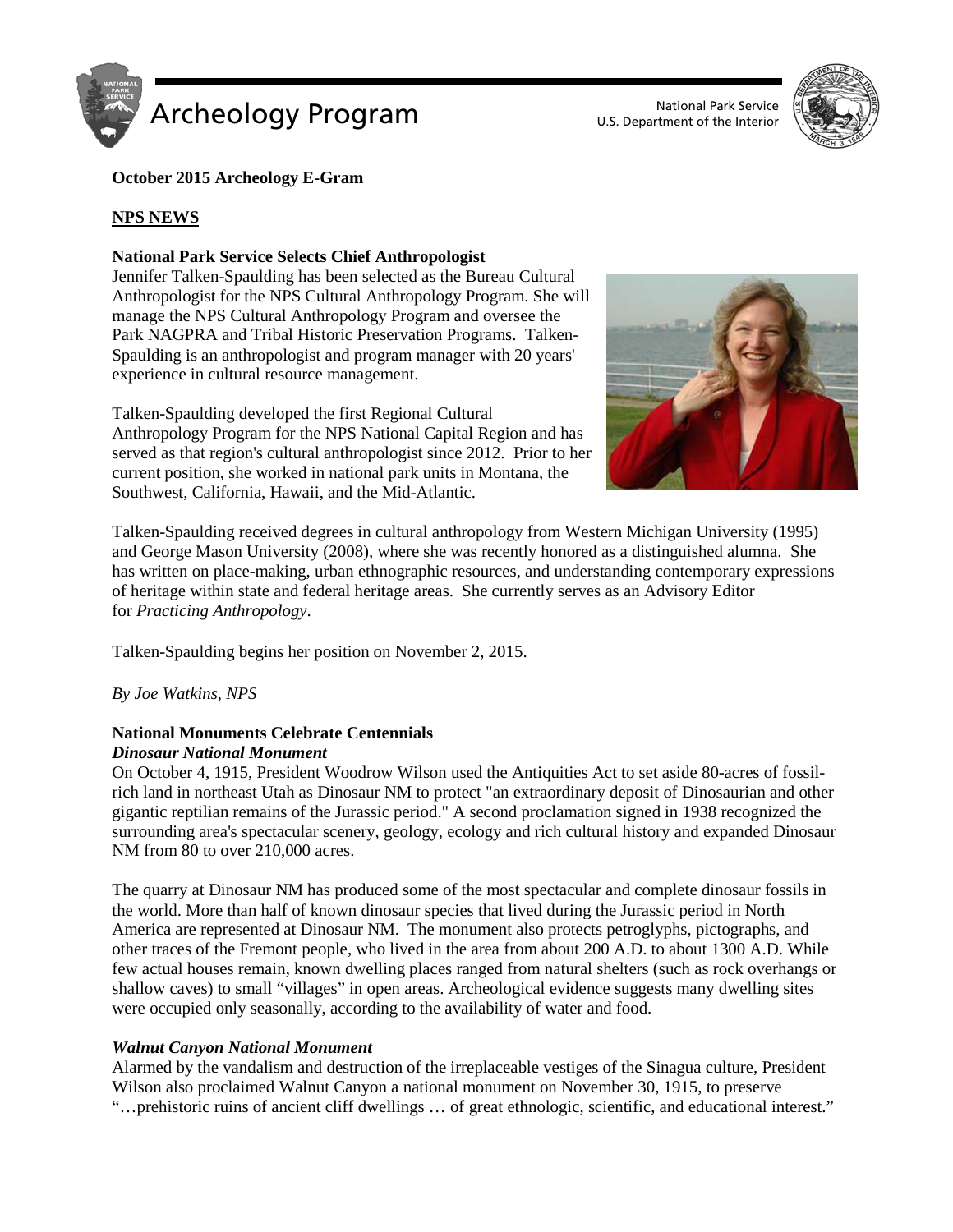Cliff dwellings line the steep, terraced walls of Arizona's Walnut Canyon where people of the Sinagua culture built more than 300 rooms into sheltered alcoves on ledges high above the canyon's floor. Their settlements flourished for from 1150 to 1300 C.E. until demands of a growing populace and diminished natural resources forced them to move away from the canyon. Analysis of pottery found at Walnut Canyon indicated a trade network with other regional cultural traditions, including the Kayenta, Winslow Anasazi, Cohonina, Mogollon, and Hohokam.

The cliff dwellings went unnoticed for close to 600 years. J. W. Stevenson led the first expedition into the canyon in 1883; soon after, the site became a destination for tourists and relic hunters. Looters destroyed entire cliff dwelling walls and floors to get to artifacts, prompting intervention by the federal government.



Petroglyphs at McKee Springs, Dinosaur National Monument, NPS photo

### **Lake Mead National Recreation Area Launches Virtual Museum**

October 15 marks the anniversary of the signing of the National Historic Preservation Act and October 17 is International Archaeology Day. Lake Mead NRA is celebrating with the launch of a virtual museum. Historic photographs and artifacts tell the story of Native Americans, pioneers, miners, ranchers, settlers and dam builders who lived and worked in southern Nevada and northern Arizona. The photographs capture steamships, early settlements, ranger activities, recreation, and explorations. Now submerged St. Thomas is featured in artifact and photos of the virtual museum.

To view the virtual museum, go to [nps.gov/features/lake/museum](http://nps.gov/features/lake/museum)

#### *By Christie Vanover*

### **Archeologists Uncover Secrets of Revolutionary War Site**

Archeologists using 21st-century technology are mapping the exact spots British soldiers and Colonial militiamen were standing as they fired at each other during a pivotal skirmish on April 19, 1775, after the battles of Lexington and Concord. John Parker, commander of the Lexington militia, met the British column at 5:30 a.m. Eight of his men were killed and ten wounded. Parker then positioned his men between Lexington and Lincoln to await the return of the British in the afternoon. The Lexington militia laid down a heavy fire, slowing the advance of the British column and exposing their rear to pursuing militia companies.

The 44-acre Parker's Revenge battle site is completely within the Minute Man NHP. Using groundpenetrating radar, metal detectors and other technology archeologists and volunteers, led by NPS archeologist Meg Watters, have uncovered musket balls and a copper waistcoat button. Some of the musket balls were unfired, indicating where someone stood during the fight. Others were flattened,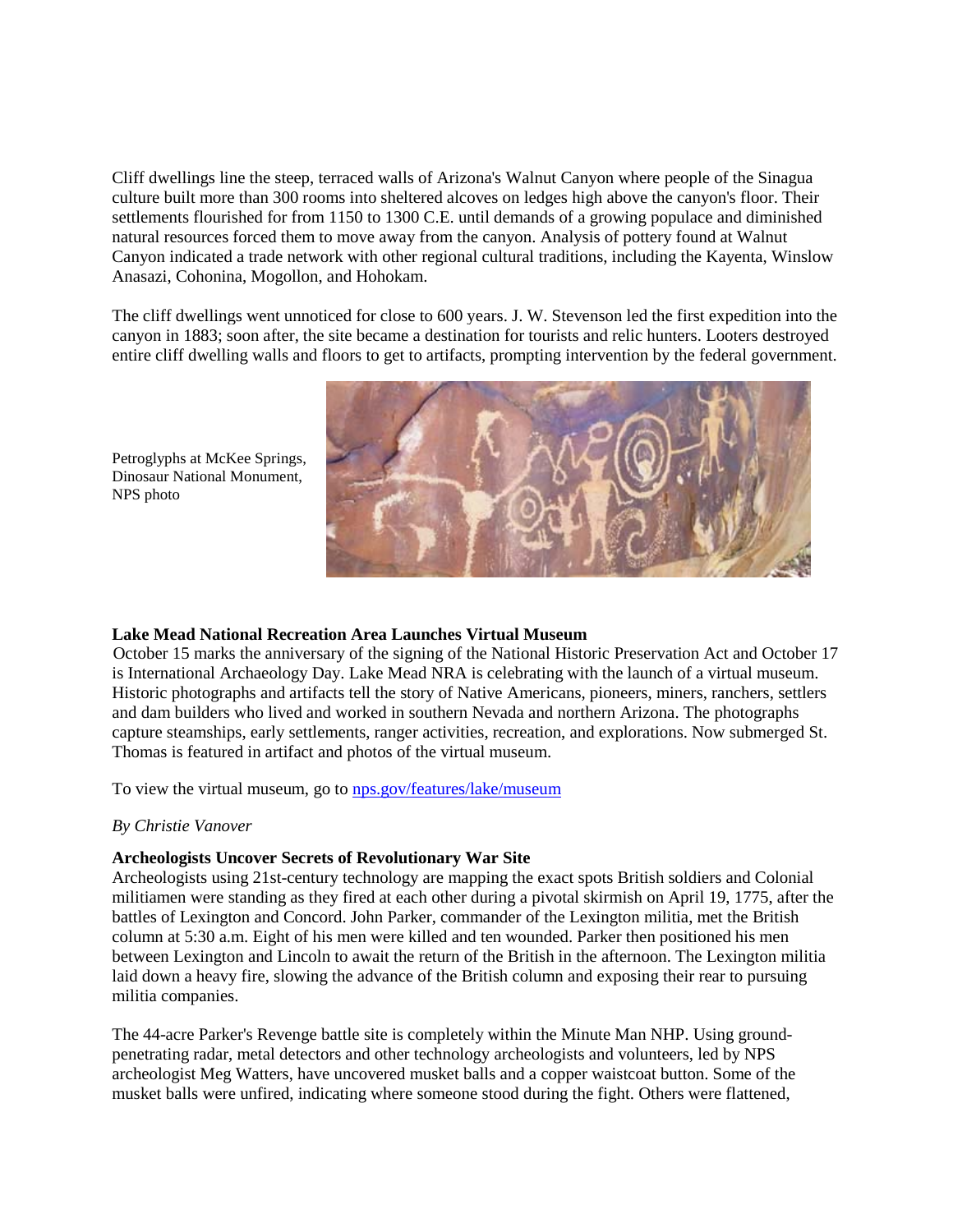indicating they had been fired. The nine musket balls were discovered in a small area within 80 yards of each other, showing just how close the armies were.

Friends of Minute Man NHP, NPS Regional Archeology Program, Lexington's Community Preservation Fund, the Lexington Minute Men, Save Our Heritage, the Civil War Trust's Campaign 1776 Project, the American Revolution Institute of the Society of the Cincinnati and numerous local supporters partnered on the project. The project was the first-ever beneficiary of the Rediscovering the Revolution Battlefield Program, a joint initiative of Campaign 1776 and the Society of the Cincinnati.

*From story by Mark Pratt, Associated Press*



Parker's Revenge Metallic Survey Team. NPS

**New Lesson Plan Commemorates 50th Anniversary of the National Historic Preservation Act**

NPS Teaching with Historic Places and HISTORY® have partnered to celebrate the upcoming 50th anniversary of the National Historic Preservation Act (NHPA) with a lesson plan about the Act. The NHPA provides tools to nominate significant places to the National Register of Historic Places (National Register), that supports preservation of sites important to local, state, or national history. The lesson, designed for middle and high school curriculums, identifies and investigates historic properties listed on the National Register in students' own communities.

First released in 2006 to celebrate the 40th anniversary of the NHPA, the lesson plan was updated as part of the NPS celebration of the upcoming 50th anniversary. HISTORY® will host this lesson as part of its HISTORY Classroom initiative, which provides opportunities for students to learn about the past through active learning and hands-on history activities.

NPS Teaching with Historic Places uses places listed in the National Register to enrich traditional classroom instruction and other educational programming in history, social studies, civics, and other subjects. Lessons are indexed by states, historic themes, time periods, learning skills, and history and social studies standards to help teachers incorporate them most effectively into the curriculum.

The lesson plan is available online at: [http://www.nps.gov/nr/twhp/wwwlps/lessons/pdf/TwHP\\_HISTORY\\_NHPA-50th-lesson-plan.pdf](http://www.nps.gov/nr/twhp/wwwlps/lessons/pdf/TwHP_HISTORY_NHPA-50th-lesson-plan.pdf)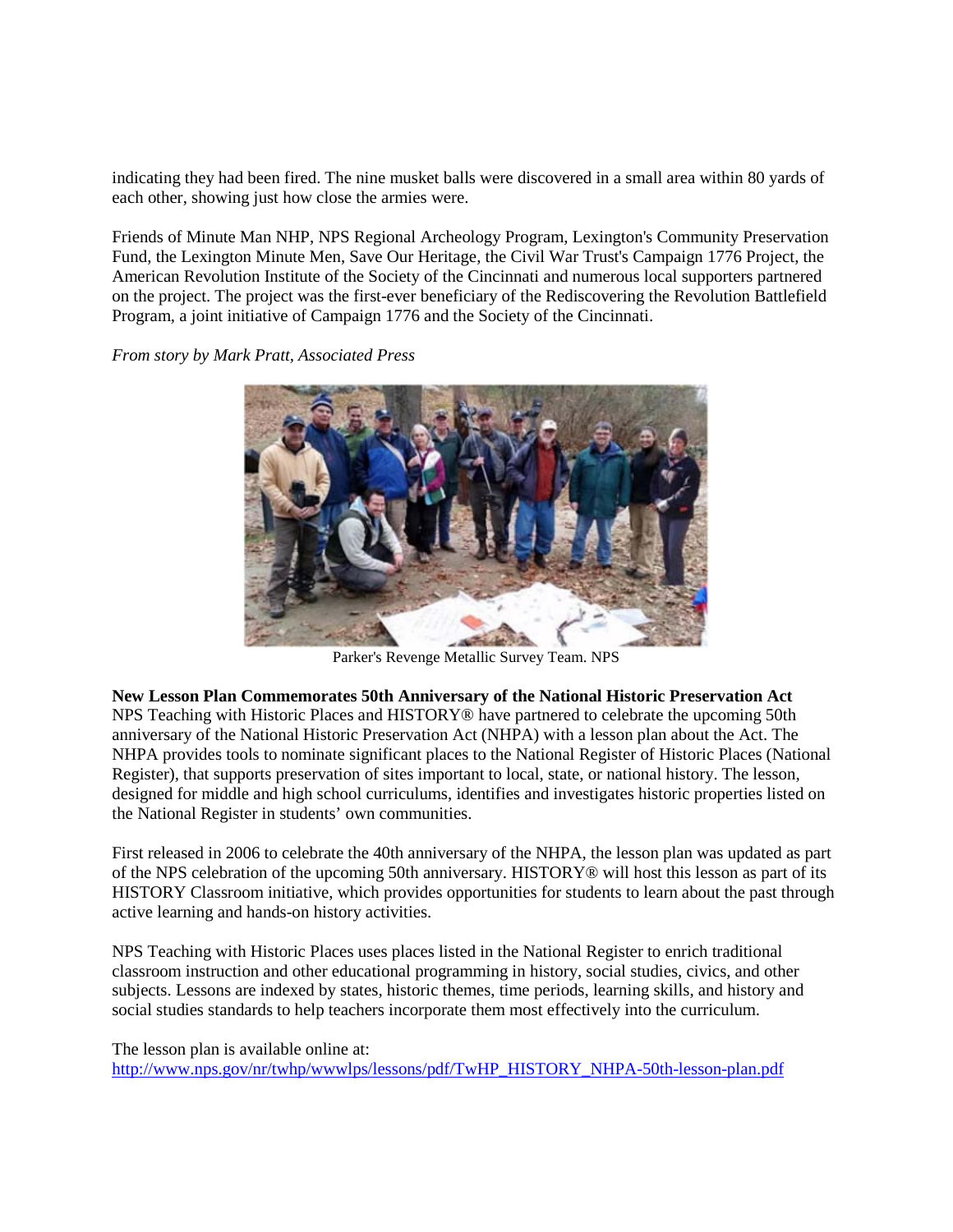### **Antietam Battlefield Preservationists Celebrate Addition of 44 Acres**

The nonprofit Civil War Trust has preserved 44 acres at the "epicenter" of the Battle of Antietam. The Trust exceeded its goal of raising \$115,000, or 20 percent of the \$575,000 purchase price of the parcel. The land was at the center of the bloodiest one-day battle of the war, on September 17, 1862. The clash left 23,000 men killed, wounded or missing.

The land will be transferred to the National Park Service. The trust is now raising funds to protect another 7.2 acres at Antietam and 43 near the state-owned South Mountain battlefield.

# **FEDERAL NEWS**



NOAA is seeking comments on its proposal to designate two areas in Wisconsin (left) and Maryland (right) as national marine sanctuaries.

### **Obama Administration Proposes Two New Marine Sanctuaries**

The White House has proposed the designation of two new National Marine Sanctuaries - the first chosen in 15 years - as part of President Obama's efforts to protect the environment. NOAA has identified a marine sanctuary in the tidal waters of Maryland, and another in Wisconsin's Lake Michigan - both considered historically important and filled with shipwrecks.

The area in Wisconsin includes an 875-square mile area of Lake Michigan with waters extending from Port Washington to Two Rivers. It contains 39 known shipwrecks, 15 of which are listed on the National Register of Historic Places.

Mallows Bay-Potomac River in Maryland is a 14-square mile area of the tidal Potomac River. Nearly 200 vessels dating from the Revolutionary War through the present are found in the area, including the remains of the largest "Ghost Fleet," World War I wooden steamships built for the U.S. Emergency Fleet, which are listed on the National Register of Historic Places.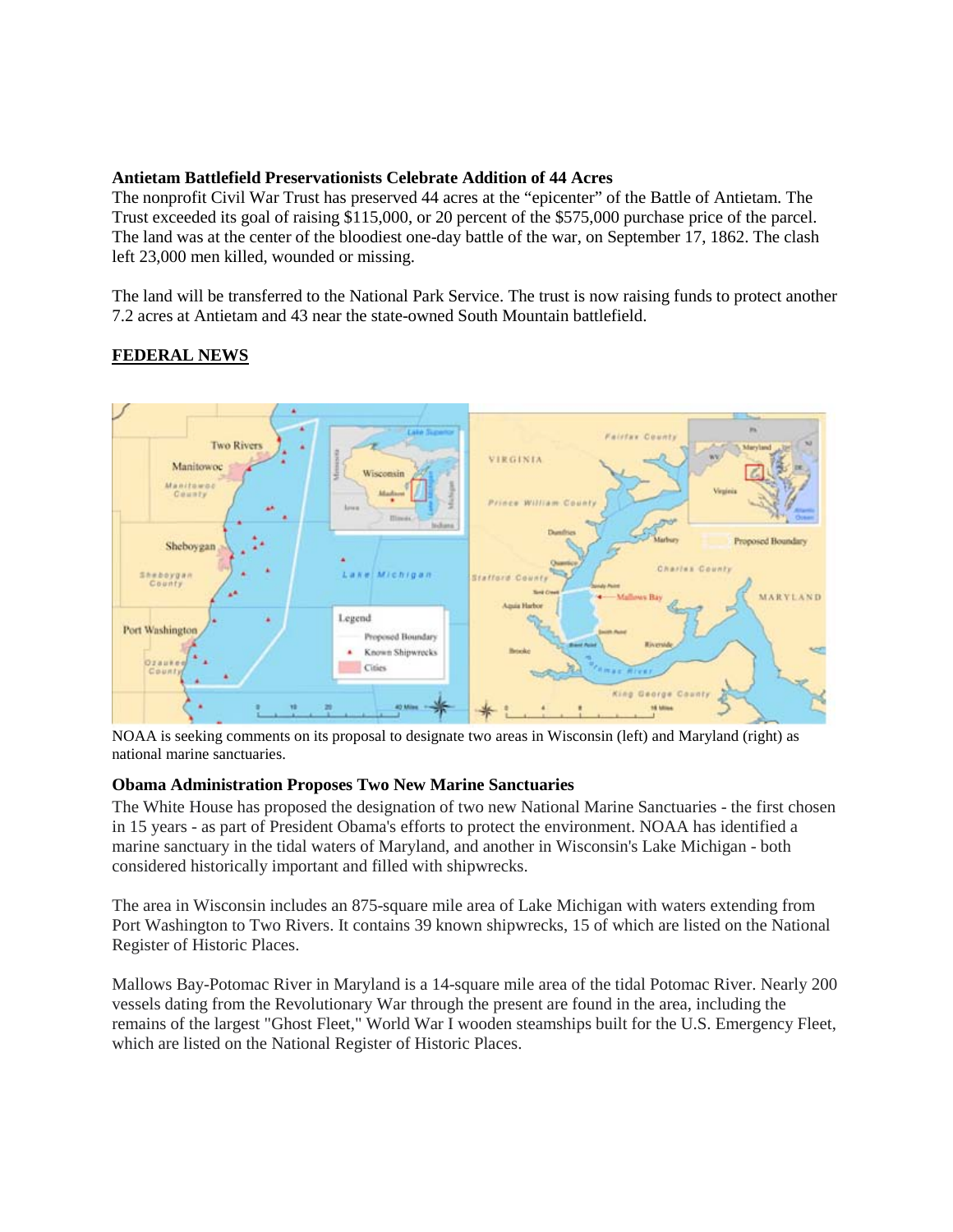The sites were chosen by the public last year, after NOAA gave Americans the opportunity to nominate marine and Great Lakes areas as national sanctuaries for the first time in two decades. A public comment period will remain open until January 15, 2016.

#### **California Looter Indicted**

A Mono County doctor has been indicted on 21 felony counts of looting of Native American artifacts from tribal and public lands. The case against Jonathan Bourne stems from a yearlong investigation launched after photos of him digging a wooden bow out of a melting glacier appeared on a hiking club's website.

A federal grand jury charged Bourne with eight counts of unlawful transportation of archeological resources removed from public lands; six counts of unauthorized excavation, removal, damage or defacement of archeological resources removed from public lands; six counts of injury or depredation to government property; and one count of possession of stolen government property. If convicted of all counts, Bourne faces up to 98 years in prison, according to the indictment. He would also face forfeiture of all vehicles and equipment used in connection with the violations.

Bourne was arraigned in U.S. District Court in Fresno. Federal prosecutors are expected to recommend a sentence of less than 20 years in prison, authorities said. USFS special agents searched Bourne's house in December, recovering an estimated 30,000 artifacts. The agents also seized logbooks containing details of Bourne's archeological finds.

The indictment lists 32 confiscated items including dart points, obsidian cutting tools and three etched stone tablets removed from Death Valley NP; glass beads believed to have been removed from a cremation and burial site in the Humboldt–Toiyabe NF; and a juniper bow excavated from the melting glacier in the Sierra NF. Wooden splinters recovered at the glacier by federal archeologists matched the bow in Bourne's possession, officials said.

### *From story by Louis Sahagun, Los Angeles Times*

### **Inter-Tribal Coalition Calling For Bears Ears National Monument in Utah**

A coalition of tribal nations has presented a proposal to the Obama Administration for a 1.9 million area national monument in southern Utah. The Bears Ears Inter-Tribal Coalition (comprising the Hopi, Navajo, Ute Indian Tribe, Ute Mountain Ute, and Zuni Tribes) came into being in July 2015 to preserve the Bears Ears region, which includes over 100,000 archeological and cultural sites. The current projected Bears Ears region shares borders and/or overlaps with Glen Canyon NRA, Canyon Lands NP, White Mesa Reservation, and the Navajo Nation. It is located just west of Ute Mountain Reservation and Mesa Verde NP and just south of Arches NP.

Under the proposal, the federal government would retain ownership of the land, but it would be jointly administered by tribes and agency officials as Bears Ears NM. Members of the public and stakeholders would be able to comment and contribute to the development of plans and policies. The region has a history of vandalism and raiding, and faces pressures for oil, gas, and potash extraction.

The proposal calls for President Obama to invoke the Antiquities Act to designate Bears Ears NM. The proposal is formally supported by an addition 19 Tribes and the National Congress of American Indians**.**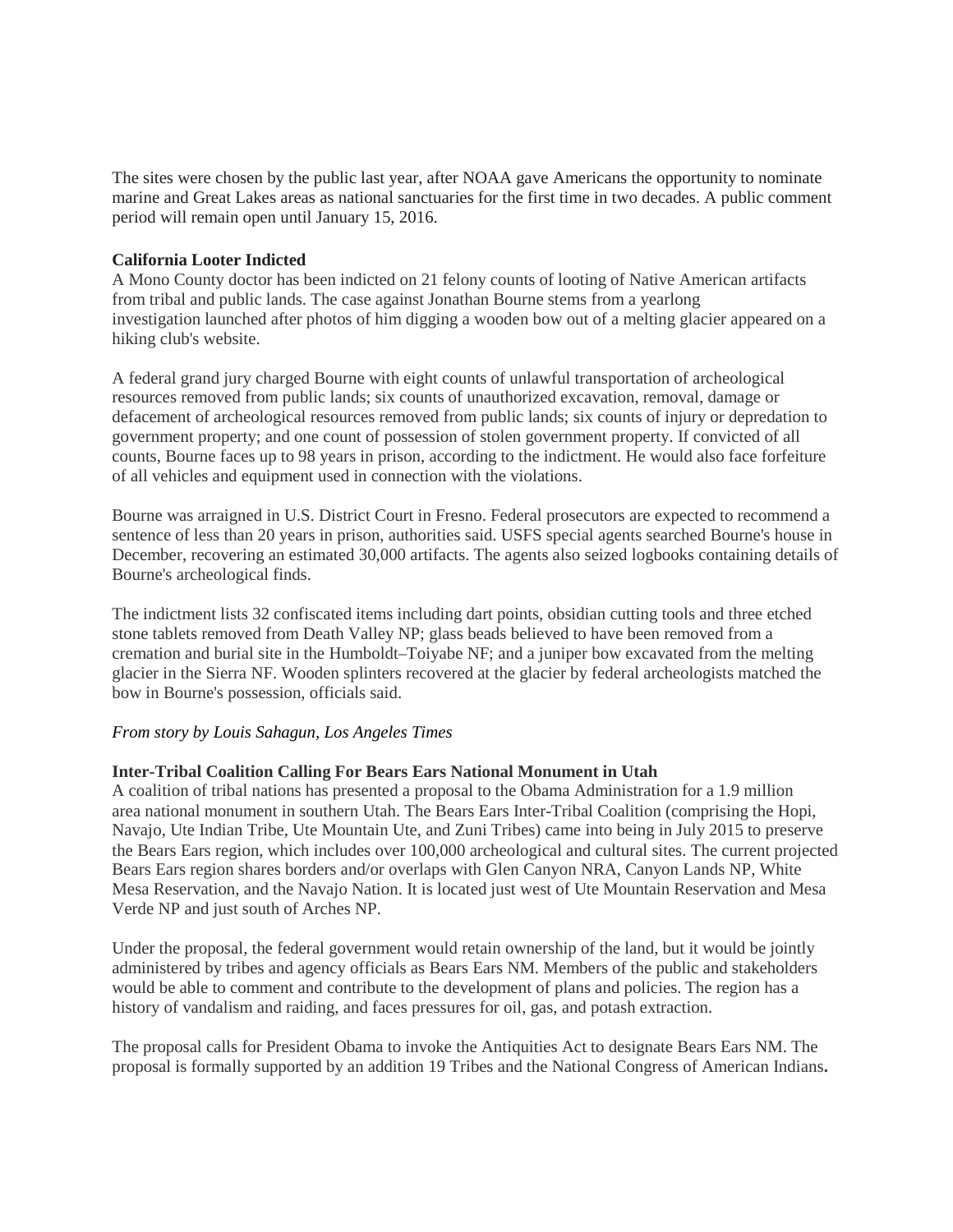To read the proposal, go to [http://www.bearsearscoalition.org/wp-content/uploads/2015/10/Bears-Ears-](http://www.bearsearscoalition.org/wp-content/uploads/2015/10/Bears-Ears-Inter-Tribal-Coalition-Proposal-10-15-15.pdf)[Inter-Tribal-Coalition-Proposal-10-15-15.pdf.](http://www.bearsearscoalition.org/wp-content/uploads/2015/10/Bears-Ears-Inter-Tribal-Coalition-Proposal-10-15-15.pdf)

*From story by Sean Reichard, NewWest*

#### **Archeologist Says He Has Found Mountain Meadows Massacre Graves**

In summer 2015 archeologist Everett Bassett found two rock piles tentatively identified as the graves of the victims of the Mountain Meadow Massacre, in Utah. The U.S. Army constructed the rock cairns about 20 months after Mormon militiamen and their Paiute allies slaughtered 120 westbound Arkansas migrants in southwestern Utah.

Though the events leading up to the September 11, 1857, massacre have been the subject of controversy, it's believed that Mormon militiamen disguised as American Indians besieged the Fancher-Baker wagon train for several days before John D. Lee brokered a truce. The militiamen, who included prominent pioneers and church officers, guaranteed the migrants safe passage if they laid down their arms and followed them. The migrants agreed, only to be lured to their deaths. Only 17 children under age 6 were spared. For months, the corpses lay beside an important pioneer migration route, prompting the Army to dispatch 207 soldiers to bury the victims.

The sites are 1,000 or more feet to the west of monuments The Church of Jesus Christ of Latter-day Saints built on properties that they believed contained the grave sites. Bassett used Army records to locate the actual graves, which were described simply as mounds of rocks. They are in a ravine formed by the Old Spanish Trail — exactly where the records said they would be — on land the church does not own.

The LDS Church-owned site was designated a National Historic Landmark in 2011, but the graves mark the locations where the massacre actually occurred. They are about a mile north of the siege site, which is accurately marked with the monument built in 1990. Mountain Meadows Monument Foundation Inc. is working with the property owner of the graves to craft a conservation agreement.

#### *From story by Brian Maffly, The Salt Lake Tribune*

#### **Environmentalists Halt Grazing on Canyons of the Ancients National Monument**

A coalition of environmental groups has forced public land managers to delay a permit for grazing on Canyons of the Ancients NM. They argue drought condition data is out of date and that grazing doesn't fit with the monument's mission to protect ancient ruins.

The groups recently challenged a decision plan by the BLM to issue 10-year terms for grazing allotments in the Flodine and Yellow Jacket areas, located in southwest Montezuma County. Monument managers agreed last month to repeal their plan to issue the permits at this time. There are 26 grazing allotments across the monument, but livestock numbers have been reduced over the last decade due to drought.

#### *The Associated Press*

#### **Grijalva Pushes Creation of Monument in Far Northern Arizona**

U.S. Representative Raul Grijalva has introduced legislation to create Greater Grand Canyon Heritage NM. The bill aims to protect 1.7 million acres of historical tribal homeland, including water sources and sacred sites. It would make permanent the 20-year ban on new mining clams but would allow hunting, grazing, recreation and other uses to continue under existing laws. It was written in collaboration with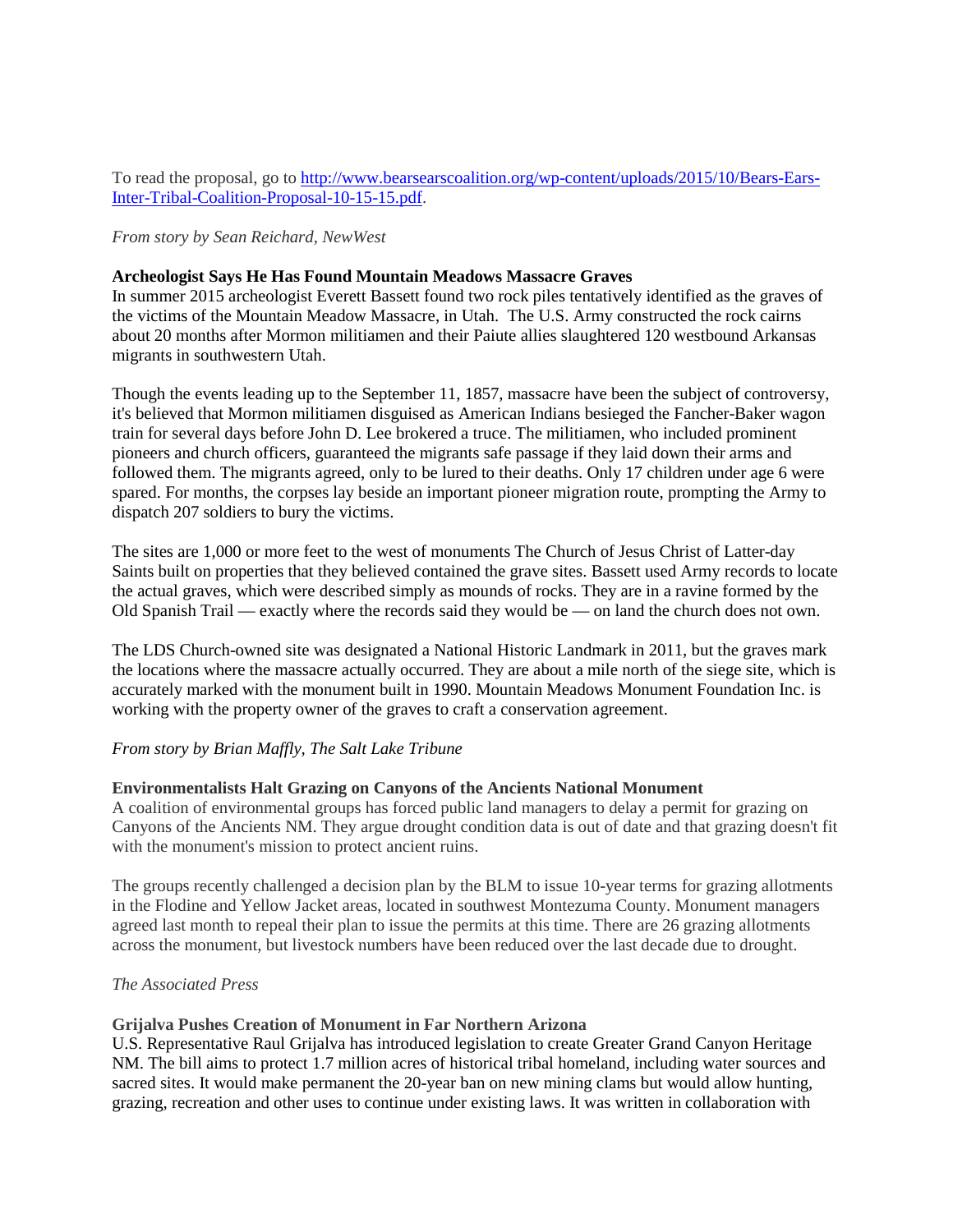Havasupai, Hualapai and Hopi leaders. The Navajo Nation, which banned all uranium mining on its land in 2005, joined in support along with Zuni, Paiute and Yavapai leaders. Grijalva, environmentalists, and tribes face stiff opposition from the mining industry.

Tribal leaders said the creation of a monument would protect the area's water, sacred sites and other cultural resources. Navajo Nation President Russell Begaye said the tribe has struggled with the effects of uranium mining decades after it ceased on the reservation. He'd like to see Obama proclaim the area a national monument, using his authority under the Antiquities Act.

The 1906 Antiquities Act gives the president unilateral authority to set aside federal lands as protected national monuments to stop the looting of archeological sites. The BLM and the USFS now oversee much of the land in the proposal.

### *From story by Felicia Fonesca*

#### **Feinstein Asks Obama to Use Antiquities Act to Designate Monuments in the Mojave Desert**

Senator Dianne Feinstein (CA) has asked President Obama to take executive action to protect hundreds of thousands of acres in the Mojave Desert. Since 2009, Feinstein has been trying to convince her colleagues in Congress to designate the Mojave Trails, Sand to Snow, and Castle Mountains areas as new national monuments. Now, she is calling on Obama to use the Antiquities Act to set aside desert tracts near Mojave National Preserve and Death Valley National Park.

Obama has invoked the Antiquities Act sparingly. Most recently he designated the Berryessa-Snow Mountains NM in northern California. Monument designations can be controversial because they sometimes place restrictions on hunting, off-road recreation and other uses, but Feinstein's proposal would preserve existing recreational activities.

### *By Julie Cart, Los Angeles Times*

# **GRANTS AND TRAINING**

### **Secretary of the Interior's Historic Preservation Award Nomination Period Extended**

The Secretary of the Interior's Historic Preservation Award recognizes the outstanding contributions of employees in a Federal Preservation Office, State Historic Preservation Office, Tribal Historic Preservation Office, or Certified Local Government to the preservation of historic places. Four annual awards may be presented, one for each type of government agency. The winners will be selected through a national competition administered by the NPS and the DOI Office of the Secretary. The award comes with a special citation and a monetary award of \$1,000. Nominees must be individuals whose contributions surpass the expected scope of their position, and whose creativity and expertise have significantly fostered the overall goals of the National Historic Preservation Act (NHPA).

- *Federal Preservation Offices:* Significant achievements of an employee and how their accomplishments have helped the agency fulfill the Secretary of the Interior's Standards for Federal Historic Preservation Programs.
- *State Historic Preservation Offices:* Significant achievements of an employee and how their accomplishments have helped the state fulfill the requirements of the NHPA and 36 CFR Part 61, Procedures for State, Tribal, and Local Government Historic Preservation Programs.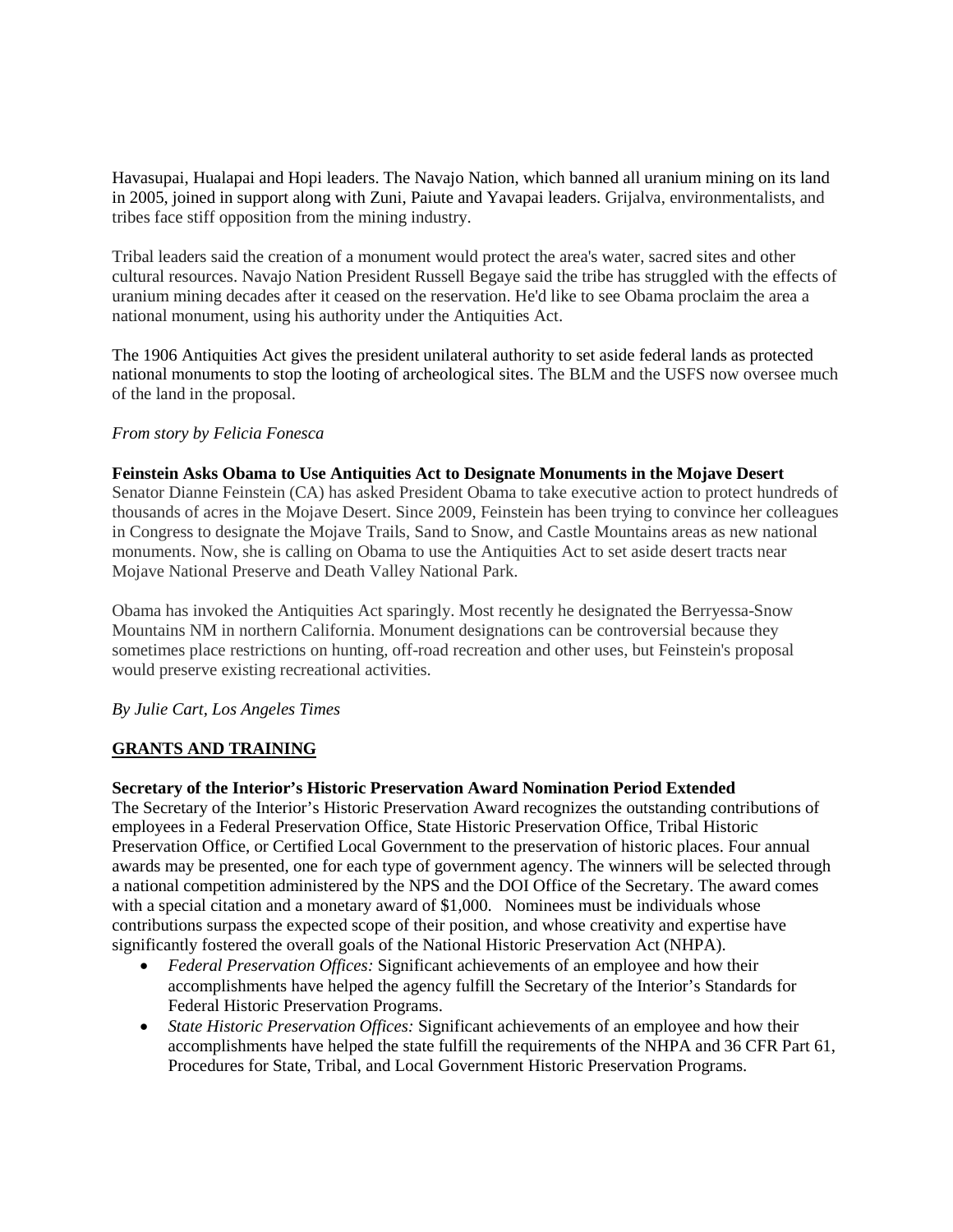- *Tribal Historic Preservation Offices:* Significant achievements of an employee and how their accomplishments have helped the tribe fulfill the requirements of the NHPA and 36 CFR Part 61, Procedures for State, Tribal, and Local Government Historic Preservation Programs.
- *Certified Local Governments:* Describe the significant achievements for which the employee is being nominated and how their accomplishments have helped the local government fulfill the requirements of NHPA and 36 CFR Part 61, Procedures for State, Tribal, and Local Government Historic Preservation Programs.

Employees of the NPS Washington Office are not eligible for the award. Nomination packages must be postmarked on or before November 16, 2015; awards will be announced in early 2016.

**Contact:** David Banks at 202-354-6968.

### **National Park Service Grants Available for Battlefield Preservation Projects**

The NPS American Battlefield Protection Program (ABPP) has opened its 2016 grants competition. The ABPP awards grants for preservation projects that lead to the permanent protection of endangered battlefield lands. Projects that involve multiple stakeholders are given preference. Non-profit groups, academic institutions, and local, regional, state, and tribal governments may apply.

Project areas must be on American soil and/or within U.S. territorial waters and consist of 1.) Battlefields from battles that occurred between two opposing military organizations or forces recognized as such by their respective cultures (not civil unrest) or 2.) Associated Sites – sites occupied before, during, or after a battle at which events occurred that had a direct influence on the tactical development of the battle or the outcome of the battle. A site must be associated with a battle in order to be considered an Associated Site.

Eligible project types include, but are not limited to:

- Site identification and documentation historical research, archeological surveys and cultural landscape inventories, nominations to the National Register of Historic Places; and GIS/GPS mapping.
- Planning and consensus building including acquisition, strategic, and preservation plans; studies of land related to, or adjacent to, publicly owned and protected battlefield lands; management, landscape, and stabilization plans; interpretation plans; and preservation advocacy.
- Interpretation or Education including brochures stressing preservation; interpretive programs stressing preservation techniques; and sign development and design.

All project applications must demonstrate that the proposed activity will contribute directly to the preservation of land. Grant funds may be used to procure professional services, equipment, and supplies necessary to conduct the proposed project. No minimum or maximum award amounts are required. The average award amount is \$32,300, although the ABPP has awarded grants beyond \$100,000.

The application deadline is January 14, 2016, by 4 pm, EST.

Guidelines and application form are available online at [www.Grants.gov](http://www.grants.gov/) (*click on the "Search Grants Tab" along the top. Then search by our CDFA # 15.926 on the left*) and [www.nps.gov/a](http://www.nps.gov/)bpp/grants/planninggrants.htm.

**Contact:** Kristen McMasters, ABPP Grants Manager, 202-354-2037.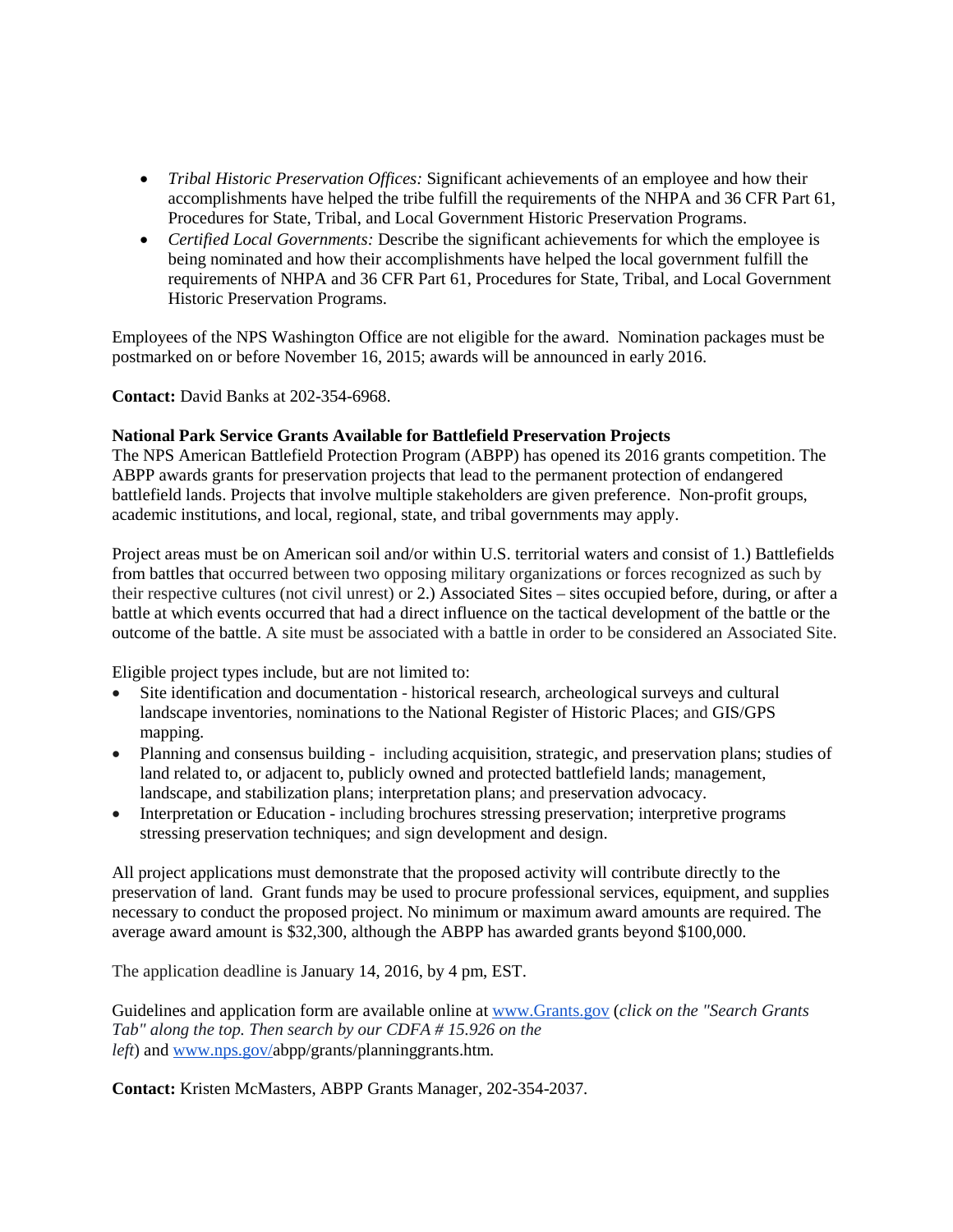### **Fire Training Grants Available**

If you need funding support to be able to attend fire training, the **[NPS Wildland Fire Workforce](https://sites.google.com/a/nps.gov/nps-fam-wfd1/?pli=1)  [Development Grant Program](https://sites.google.com/a/nps.gov/nps-fam-wfd1/?pli=1)** is an opportunity to consider. This opportunity is primarily intended for all wildland fire funded employees. **Those that are not funded primarily through NPS fire dollars may still apply, but will need local unit FMO approval.**

Completed applications must be submitted by **November 6, 2015**. Successful applicants will be notified by November 23, 2015. Please note, however, that applications will be accepted throughout FY16. Priority will be given to those submitted by the initial deadline.

### **National Park Service American Battlefield Protection Program Hosts Free Workshop**

The NPS ABPP will host a half-day battlefield preservation workshop for contractors and grant applicants on January 6, 2016, in conjunction with the Society for Historical Archaeology's (SHA) Annual Conference in Washington, DC. The workshop will introduce archeologists to the ABPP; provide information about grant opportunities; and how nonprofits and for-profit organizations can participate in battlefield preservation and create a forum for continued site identification, registration and protection.

The workshop will be held from 1-5 pm and registration is free. The option to register for the workshop is given when registering for the overall SHA conference.

## **Four NPS-Funded FY16 Internship Programs**

Four national internship programs are accepting project proposals for the 2016 summer work season. These professional development internship programs provide quality work experiences for diverse individuals ages 18-35 across the NPS system.

# *Historically Black Colleges and Universities Initiative Program (HBCUI)*

Website:<http://www.gyfoundation.org/hbcui/> Submit an RFP:<http://hbcui.gyfoundation.org/submit-a-proposal> Submission Deadline: COB Friday, October 30, 2015

### *Latino Heritage Internship Program (LHIP)*

Website:<http://www.latinoheritageintern.com/> NPS POC: [Paloma\\_Bolasny@nps.gov](mailto:Paloma_Bolasny@nps.gov) Submit an RFP:<https://goo.gl/KqUfFd> Submission Deadline: COB Friday, October 30, 2015

*Mosaics in Science Diversity Internship Program (MIS)* Website: <http://www.nature.nps.gov/geology/mosaics/index.cfm> NPS POC: [Lisa\\_Norby@nps.gov](mailto:Lisa_Norby@nps.gov) Submit an RFP:<http://goo.gl/forms/Q36BzYRfZ6> Submission Deadline: COB Sunday, November 1, 2015

### *NPS Academy*

Website:<http://www.thesca.org/npsa> Submit an RFP: contact Emily Poore [\(epoore@thesca.org\)](mailto:epoore@thesca.org) or Dave Barak [\(dbarak@thesca.org\)](mailto:dbarak@thesca.org) for more information on the application process. Submission Deadline: COB Friday, October 30, 2015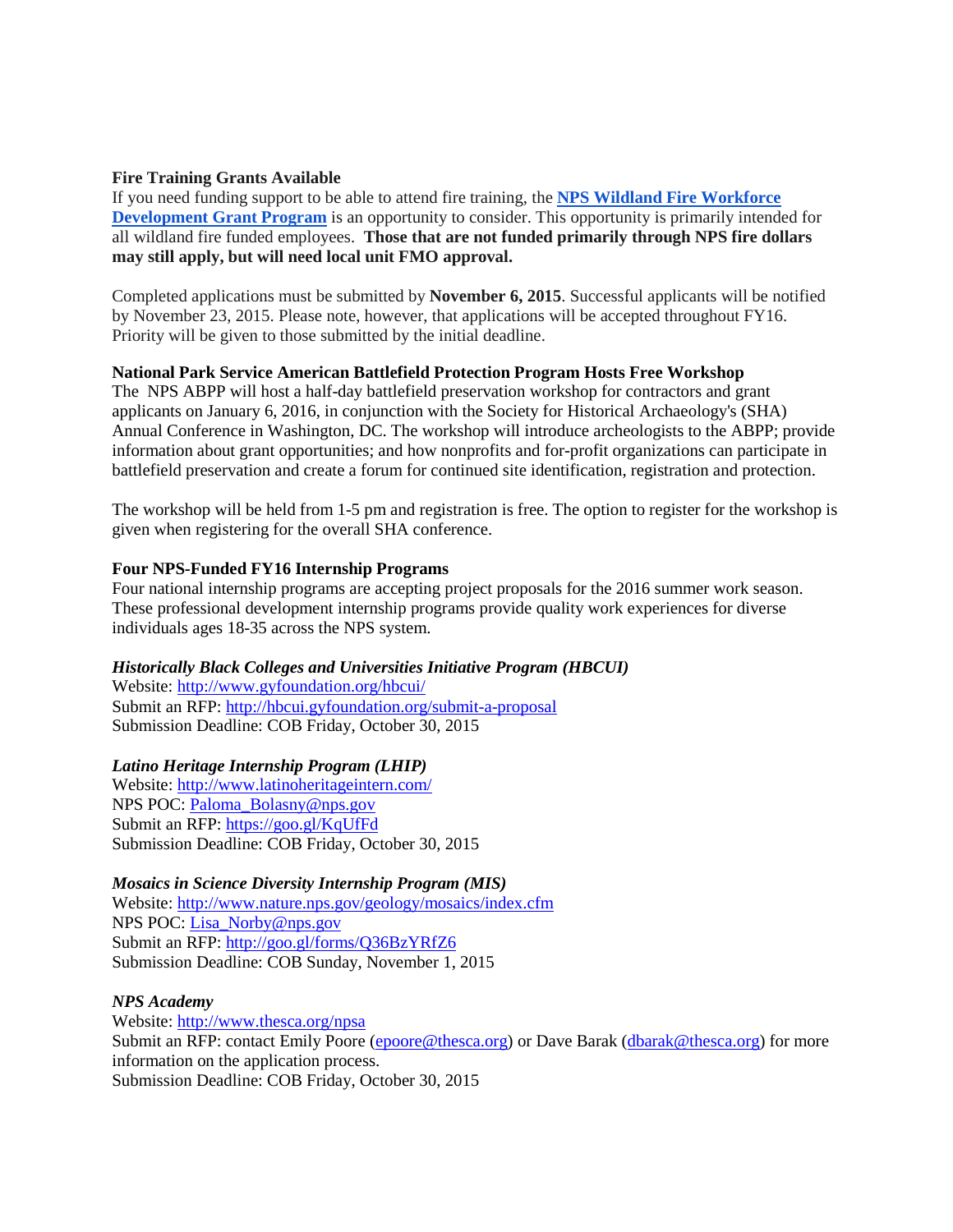**George Melendez Wright Initiative for Young Leaders in Climate Change – 2016 Call for Proposals** The NPS Climate Change Response Program is now soliciting internship proposals for the 2016 George Melendez Wright Initiative for Young Leaders in Climate Change (YLCC). Parks, networks, regional, and WASO program areas may submit a proposal for a 12-week paid internship to be conducted by a student enrolled in an undergraduate or graduate degree program. Internships must occur during the summer of 2016. Up to 17 internship proposals will be available. The focus of these internships must be on climate change as it relates to needs associated with management of natural, cultural, or historic resources, park infrastructure, visitor use, or interpretation and education efforts.

The YLCC initiative supports intern salaries and administrative costs. Costs associated with housing (if available), transportation, equipment, and security background checks are the responsibility of the NPS unit. If housing is not available, a housing stipend may be provided by the YLCC initiative subject to available funds. Interns who successfully complete the requirements of this initiative and the degree requirements of their educational programs will be eligible to be hired non-competitively into federal government positions within the NPS, FWS, and BLM.

Proposals must be received by October 30th, 2015. A full program overview—including internship goals, unit responsibilities, and evaluation criteria— [can be found here.](https://docs.google.com/document/d/1YOhu-RK5cd7290_eWCsapdw5S96GLnQkHVbf5Tc97dU/edit)

**Contact:** Larry Perez, 970-267-2136.

#### **Spatial Archaeometry Research Collaborations Awards – Call for Nominations**

The Center for Advanced Spatial Technologies (CAST) of the University of Arkansas now taking applications for SPARC (Spatial Archaeometry Research Collaborations) Awards for projects to take place March-August 2016. SPARC supports projects led by faculty, graduate students, and archeologists working in the public sector.

SPARC is an NSF-funded program dedicated to promoting geospatial research in archeology. SPARC offers direct support to archeological projects through awards in three categories: Fieldwork: On-site data collection Data and Analytics: Preparation, processing and analysis of geospatial data Publication: Presentation, publication and archiving of complex geospatial datasets

Deadline for Submission: 6 November 2015

#### **Contact and additional information:** [sparc@cast.uark.edu](mailto:sparc@cast.uark.edu)

#### **Smithsonian Offering Archeological Grants**

Applications to the 2016 Smithsonian Institution Fellowship Program and affiliated programs are now available. Programs accepting applications include:

The [Smithsonian](http://www.smithsonianofi.com/fellowship-opportunities/smithsonian-institution-fellowship-program/) Institution Fellowship Program (for Graduate and pre-doc students, Postdoc Researchers, and Senior Researchers) The [Smithsonian](http://www.smithsonianofi.com/smithsonian-biodiversity-genomics-postdoctoral-fellowship-program/) Biodiversity Genomics Postdoctoral Fellowship The Smithsonian Postgraduate Fellowship in [Conservation](http://www.smithsonianofi.com/fellowship-opportunities/smithsonian-postgraduate-fellowships-in-conservation-of-museum-collections-program/) of Museum Collections The [Smithsonian](http://www.smithsonianofi.com/fellowship-opportunities/%20smithsonian-artisit-research-fellowship-sarf/) Artist Research Fellowship (SARF) The [Smithsonian](http://www.smithsonianofi.com/fellowship-opportunities/mpala-postdoctoral-fellowship/) Mpala Postdoctoral Fellowship The Stable Isotope [Interdisciplinary](http://www.smithsonianofi.com/fellowship-opportunities/stable-isotope-interdisciplinary-post-doctoral-fellowship/) Postdoctoral Fellowship